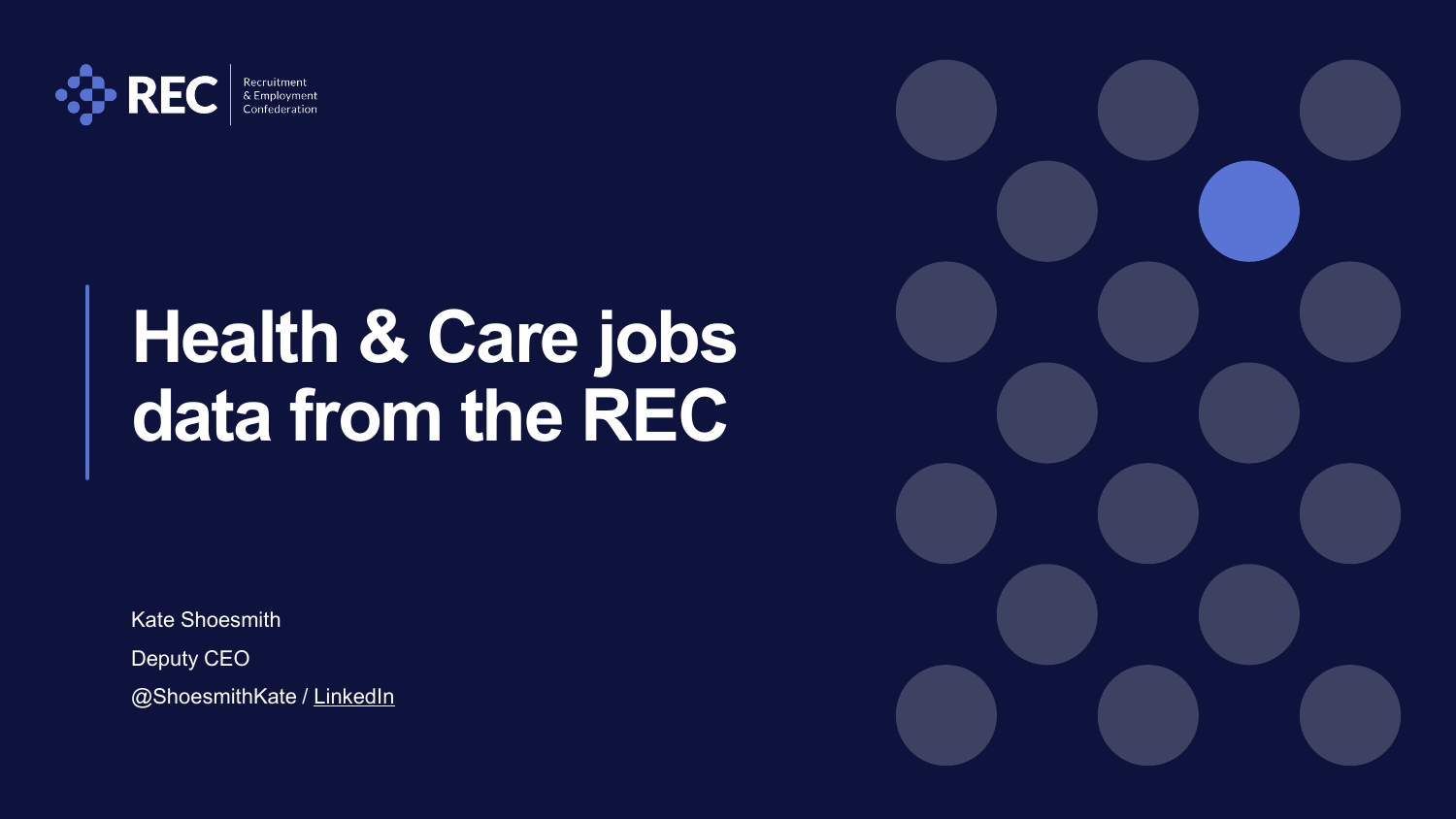# **REC & KPMG Report on Jobs**







#### **Vacancy Index by Sector**

sa, >50 = growth since the previous month Permanent / Temporary



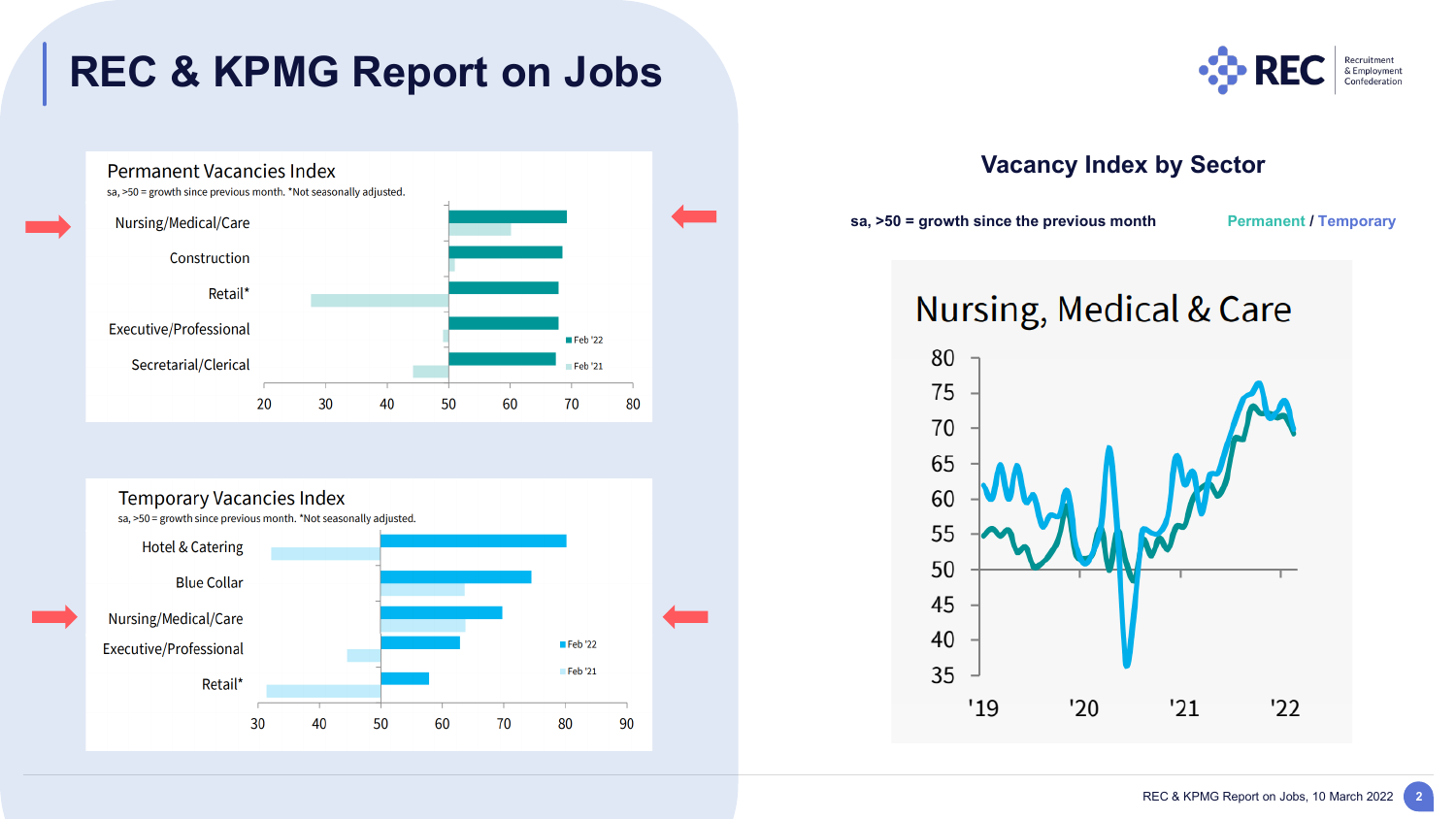**3**

## **Labour and skills shortages for Health & Social Care**

**For seven in 10 recruiters (77%)** in the health and care sectors, labour shortages were their biggest concern. This was followed by **workforce retention (46%).**

**Nine in 10 (96%)** say they now spend more time working on vacancies than before the pandemic:

- 50% find it takes up to a month to find suitable candidates
- 46% find it takes more than a month to find suitable candidates

When it comes to sourcing suitable candidates **65% of respondents said skills shortages are the main barrier.** Other barriers include:

- 58% Workers' personal preferences around lifestyle, career choice, and priorities
- 54% Inability to offer competitive salaries
- 46% Current immigration rules

With the end of the Covid restrictions in mid-2021, the number of job vacancies rose at unprecedented rates. Industries across the UK faced record labour and skills shortages, with many members reporting the tightest labour market they'd ever experienced. The **REC conducted a survey of members** to [understand the scale](https://www.rec.uk.com/our-view/policy-and-campaigns/labour-shortages?&q=&category=7612&sortBy=Most%20popular&page=1)  of the issue, which sectors were

most affected, and if there were any common causes so we can develop solutions. Our findings from health & care recruiters are summarised here.